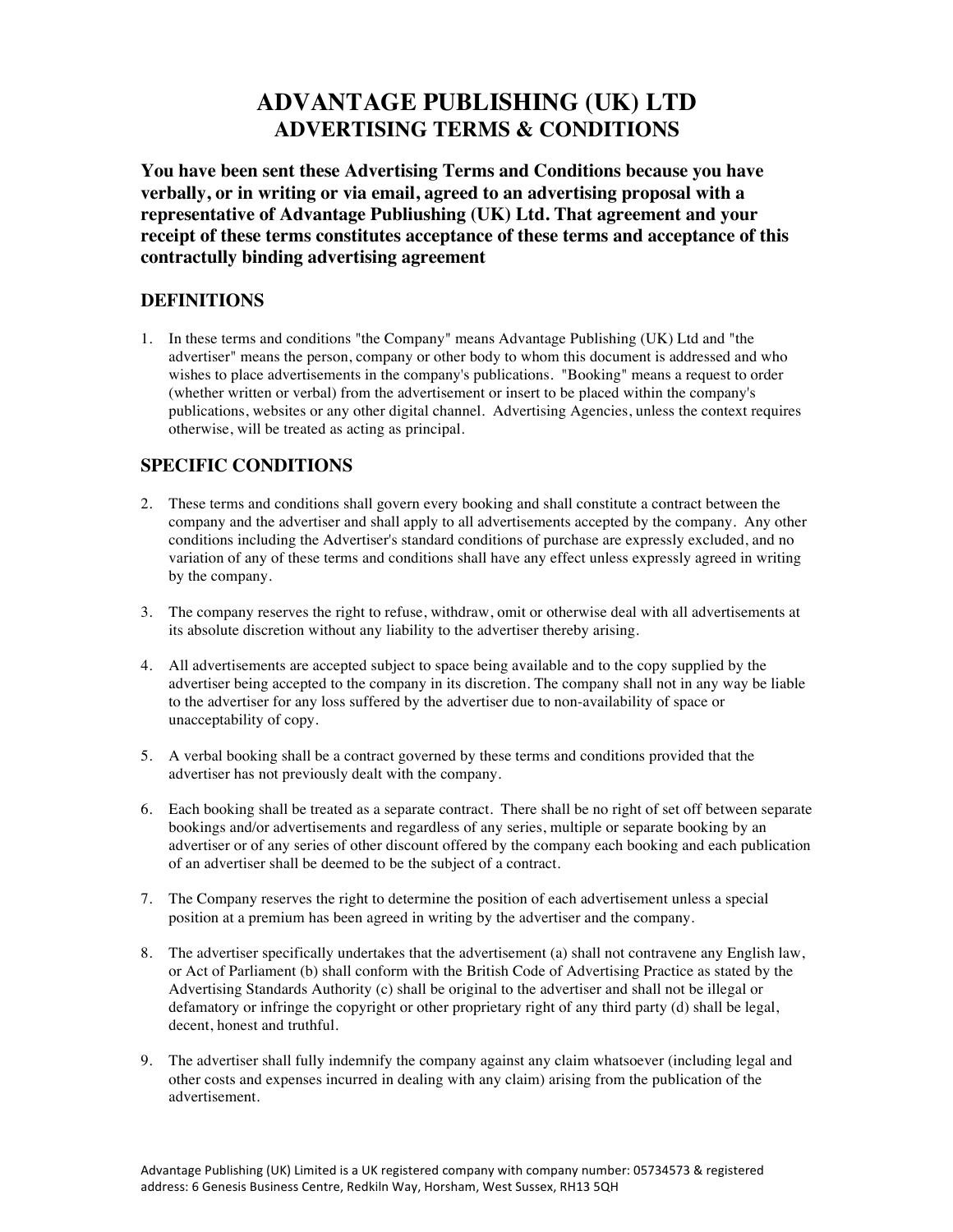# **RATES**

- 11 (a). Advertisement rates are subject to change by the company except where a rate protection guarantee has been agreed in writing by the company with the advertiser. In the event of a rate increase the advertiser has the right to cancel without loss of discounts but must give the proper period of notice.
- 11 (b). In the case of series booking, series discounts will only be given when the series is booked in advance to be completed within the agreed period of time and there is no cancellation by the advertiser.

## **CANCELLATIONS**

- 12 (a). Any advertiser who cancels part of a series booking may at the company's sole discretion be charged at the standard (published rate card) rate for each advertisement inserted prior to such cancellation, and the advertiser shall immediately pay to the company all such additional sums as may be due as a result of the company so charging.
- 12 (b). Cancellations will only be accepted by the company if in writing and received six weeks prior to copy date. Any cancellations received after such dates will be of no effect and the advertisement will be payable in full.

# **COPY AND MATERIAL**

- 13 (a). For print magazine adverts, print ready copy of a resolution of at least 300 DPI must be supplied by the advertiser without request by the company prior to copy date. Failure to do so will mean that at the company's discretion existing copy may be repeated or the advertisement omitted if no repeat copy is available. In either case the full cost of the advertisement remains payable.
- 13 (b). All advertisements which require work to be carried out on them by or on behalf of the company shall be liable to extra charges at the rate of 10% of the space cost for typesetting and layout and 20% of the space cost for all other work.
- 13 (c) The company shall not be liable for any mistakes occurring in the preparation of the advertiser's copy.
- 13 (d). Where a booking is made but the copy does not arrive by the copy date, the full cost of that booking is payable.
- 13 (e). Where errors are clearly the fault of the company, and where the copy arrived before the copy date, any claim by the advertiser shall be limited to a maximum of the cost of the specific advertisement concerned. Whilst every care is taken to avoid errors the company shall not be liable for errors due to insufficient and inaccurate instructions or circumstances beyond its control.
- 13 (f). The company shall not be liable for any loss suffered by or occasioned to any copy and/or artwork and other property of the advertiser which shall be held at the advertiser's risk and should be insured by the advertiser against loss or damage from whatever cause. The company reserves the right to destroy, without notice, all copy and/or artwork or other property of the advertiser which has been in its custody for six months from the date of its last use.
- 13 (g). Complaints about mistakes or poor reproduction must be received in writing by the company not more than 14 days after publication date. Complaints received after shall not be entertained by the company which shall have no liability in respect thereof.

#### **PAYMENT TERMS**